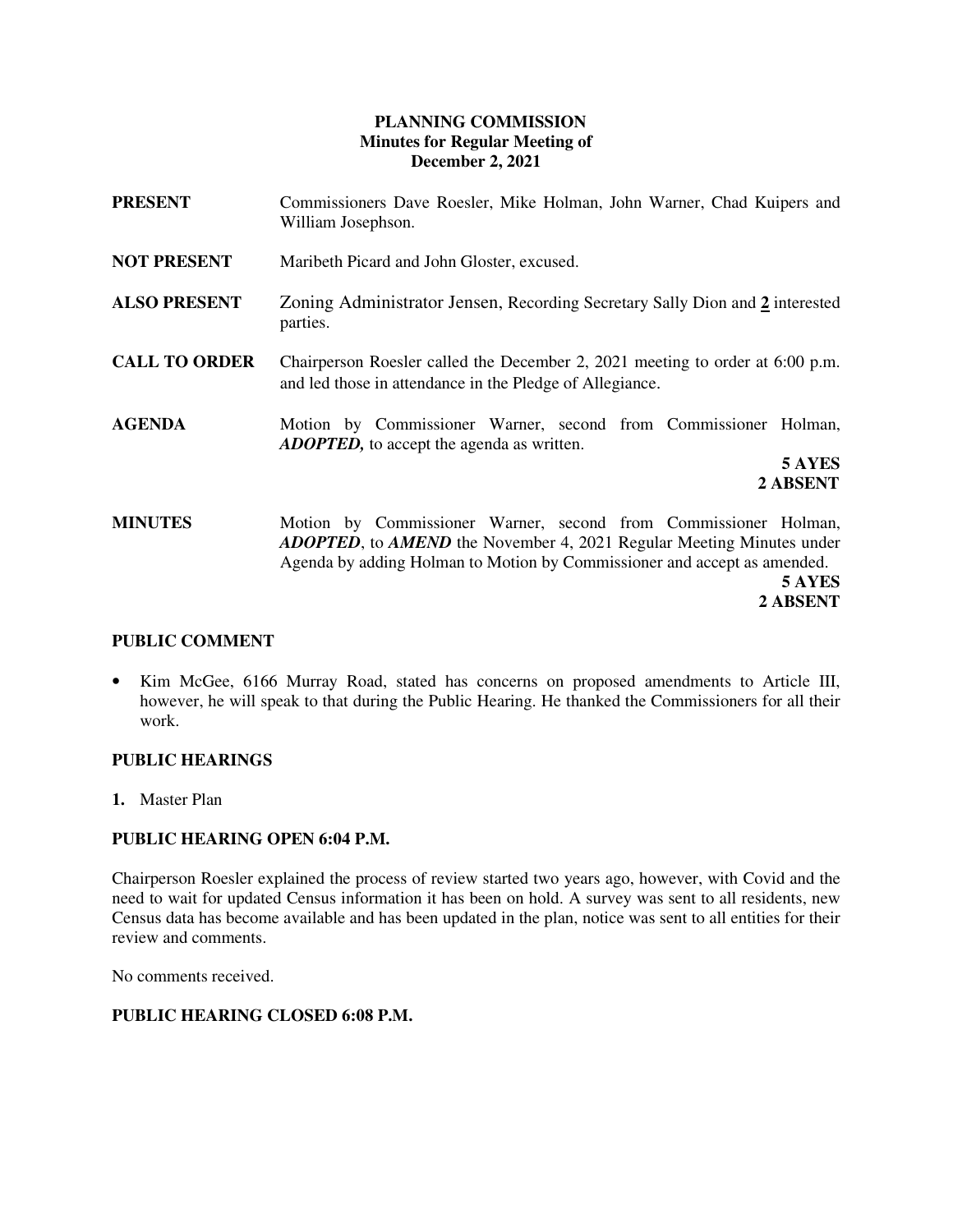Motion by Commissioner Holman, second from Commissioner Warner, *ADOPTED*, to approve the updated 5-year Master Plan.

 **5 AYES 2 ABSENT** 

- **2.** Article III, General Provisions, Section 3.23 Non-conforming Buildings, Structures and Uses, E. Lots of Record, 4.
- E. Lots of Record.
	- 4. In *all* the Medium Density Residential (MDR), Medium High Density Residential (MHDR), High Density Residential (HDR), Lake Michigan Shoreline (LMSD), Inland Lakes (ILD) and North Duck Lake Overlay (NDLOD) *residential* zoning districts, if two or more adjacent nonconforming vacant lots of record are held in common ownership, said lots shall be considered to be an undivided parcel for purposes of obtaining a zoning permit and shall be combined into a parcel (s) that has a lot width of at least 90 feet and a lot size of at least 50 percent of the minimum lot area required in the zoning district where the parcel (s) are located.

### **PUBLIC HEARING OPEN 6:10 P.M.**

**1.** Kim McGee, 6166 Murray Road, states concern of how this amendment will affect his property. He lives next to 21 boat slip/marina that consist of 3 different sub-division lots that are carrot shaped.

Chairperson Roesler advised this amendment will have no effect on his property, his property is already located in a residential zoning district that was already a part of those that the Zoning Administrator could combine if the parcels meet certain requirements.

### **PUBLIC HEARING CLOSED 6:20 P.M.**

Motion by Commissioner Warner, second from Commissioner Holman, *ADOPTED*, to recommend approval to the Township Board of Trustees as written above.

 **5 AYES 2 ABSENT** 

#### **OLD BUSINESS**

**1.** Accessory Buildings and Uses - Sizes

Chairperson Roesler shared the following language for review.

#### **ARTICLE III GENERAL PROVISIONS**

#### **SECTION 3.08 ACCESSORY BUILDINGS AND USES**

A. Accessory buildings attached to dwellings or other main buildings, including enclosed porches and garages, shall be deemed a part of such buildings and must conform to all regulations of this Ordinance applicable to such main buildings.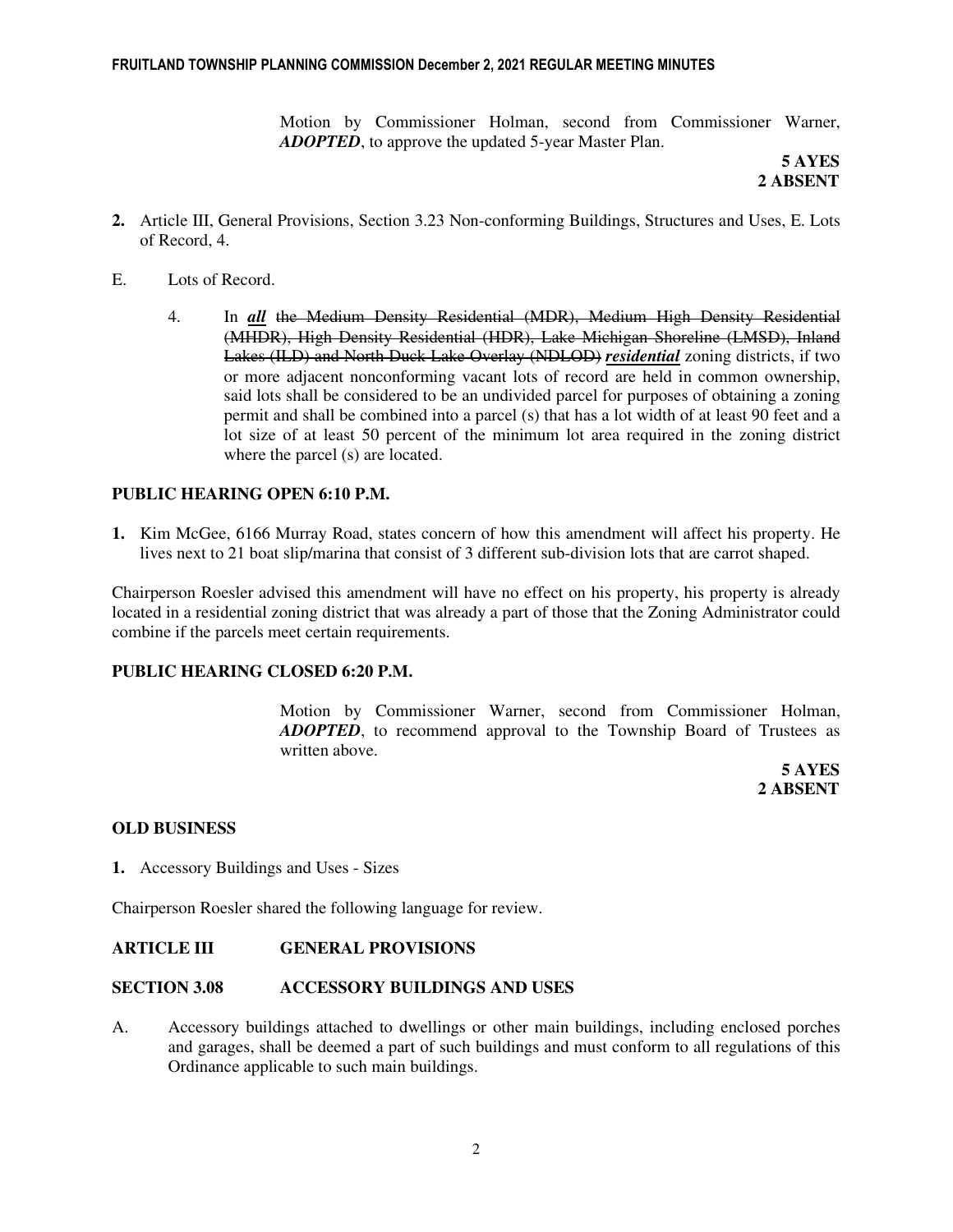- **B. In addition to the accessory buildings and structures permitted herein, each single-family and each two-family dwelling may provide one private garage for use by the occupants of the single-family or each two-family dwelling unit. The private garage may be attached to the dwelling or detached from the dwelling. The maximum size of such private garage shall not exceed 816 1,000 square feet.**
- B.**C.** On corner lots, accessory buildings or uses shall meet the site development standards for the zoning district in which the accessory building is located**, and according to the requirements of Section 2.13 Definitions-L**. In the case of double frontage lots, one street will **shall** be designated as the front **lot line** street for all lots**,** and accessory buildings or uses shall be located no nearer to the front street than the required front yard setback line. If there are existing structures in the same block fronting on one or more of the streets, the required front yard setback shall be observed on those streets where such structures presently front.
- C.**D.** An accessory building or use shall only be permitted on a lot which contains a principal use or main building.
- D.**E.** No part of a detached accessory building shall be used for independent living facilities for one or more persons. No accessory building shall include all the permanent provisions for living, sleeping, eating, cooking and bathroom **sanitary** facilities.
- E.**F.** Detached accessory buildings shall:
	- 1. be located a minimum of ten (10) feet from any building on the lot**, as measured from the eaves of the accessory building, or any portions of the structure, whichever is closer**;
	- 2. be placed at least two hundred (200) feet from the road right-of-way if located in the front yard, between the house and road in the RR, LDR, MDR, MHDR, and HDR Districts**, with the exception of double frontage lots as regulated by Section 3.08 C. herein**.
- F.**G.** Setbacks for detached accessory buildings shall be measured to the eaves of the building**, or any portion of the structure, whichever is closer**.
- G.**H.** Accessory building sizes, heights and setbacks.
	- 1. The total area for all accessory buildings shall not exceed the maximum footprint areas**, including any cantilevered or open-sided lean-to,** noted below, **as required by Section 3.08 H. 2. herein,** except that in no case shall the total square footage of all accessory buildings exceed thirty-two hundred (3,200) square feet. **For the purposes of this section, footprint area shall mean the square footage of enclosed building space measured at the perimeter of the outside walls, including enclosed cantilevered portions of a building.**
	- 2. Maximum floor areas and heights (as measured from the ground to the highest point of the roof) and setbacks for buildings accessory to single and two-family dwellings: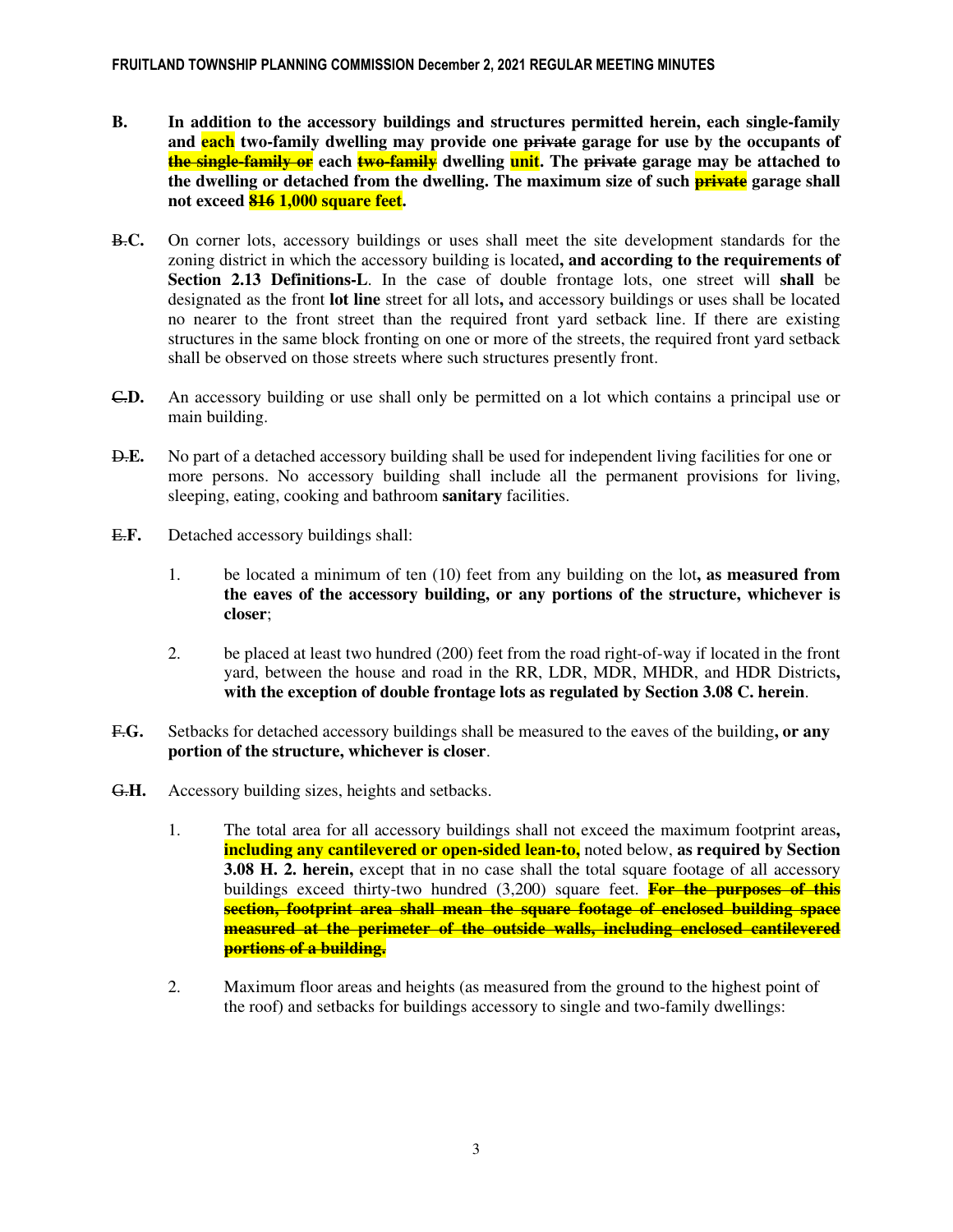### FRUITLAND TOWNSHIP PLANNING COMMISSION December 2, 2021 REGULAR MEETING MINUTES

| MAXIMUM ACCESSORY BUILDING FOOTPRINT SIZE |                                 |  |
|-------------------------------------------|---------------------------------|--|
| Parcel Size                               | Maximum Building Footprint Size |  |
| Less than 1.00 acre                       | 672 1,200 square feet           |  |
| 1.00 to 1.99 acres                        | 888 1,500 square feet           |  |
| 2.00 to 2.99 acres                        | 1,104 1,800 square feet         |  |
| 3.00 to 3.99 4.99 acres                   | 1,536 2,100 square feet         |  |
| 4.00 to 4.99 acres                        | 1,968 square feet               |  |
| 5.00 to 9.99 acres                        | 2,400 square feet               |  |
| 10.00 to $19.99$ acres and over           | 2,800 3,200 square feet         |  |
| 20 acres and over                         | 3,200 square feet               |  |

| MAXIMUM ACCESSORY BUILDING HEIGHT  |                         |  |
|------------------------------------|-------------------------|--|
| <b>Building Footprint Size</b>     | Maximum Building Height |  |
| Less than $673$ 2,400 square feet  | 22 24 feet              |  |
| $673$ to $1,103$ square feet       | 24 feet                 |  |
| 1,104 to 2,400 square feet         | $24$ feet               |  |
| $2,401$ 2,400 to 3,200 square feet | 35 feet                 |  |

| ACCESSORY BUILDING SIDE AND REAR YARD SETBACKS |                          |         |  |  |
|------------------------------------------------|--------------------------|---------|--|--|
| <b>Building Footprint Size</b>                 | Minimum Building Setback |         |  |  |
|                                                | Side                     | Rear    |  |  |
| 100 square feet or less                        | 10 feet                  | 5 feet  |  |  |
| Less than $673$ 1,200 square feet              | 10 feet                  | 10 feet |  |  |
| $673$ 1,200 to $1,104$ less than               | 15 feet                  | 15 feet |  |  |
| 1,500 square feet                              |                          |         |  |  |
| $1,104$ 1,500 to 2,400 less than               | 25 feet                  | 25 feet |  |  |
| 2,400 square feet                              |                          |         |  |  |
| 2,401 2,400 to 2,800 3,200                     | 50 feet                  | 50 feet |  |  |
| square feet                                    |                          |         |  |  |
| $2,801$ to 3,200 square feet                   |                          |         |  |  |

- 3. The requirements for accessory buildings **and structures** in the **Lake Michigan**  Shoreline Overlay District shall prevail.
- **4. The requirements for accessory building and structures in the Waterfront Marine District shall prevail.**
- **5. Accessory buildings and structures on lakefront lots shall be subject to the requirements of Section 3.31 herein.**
- **6. The requirements for accessory buildings and structures in the Manufactured Home Park District shall prevail.**
- **7. Requirements for accessory structures and uses for specific uses as regulated by Article XIV, Special Land Uses, shall prevail.**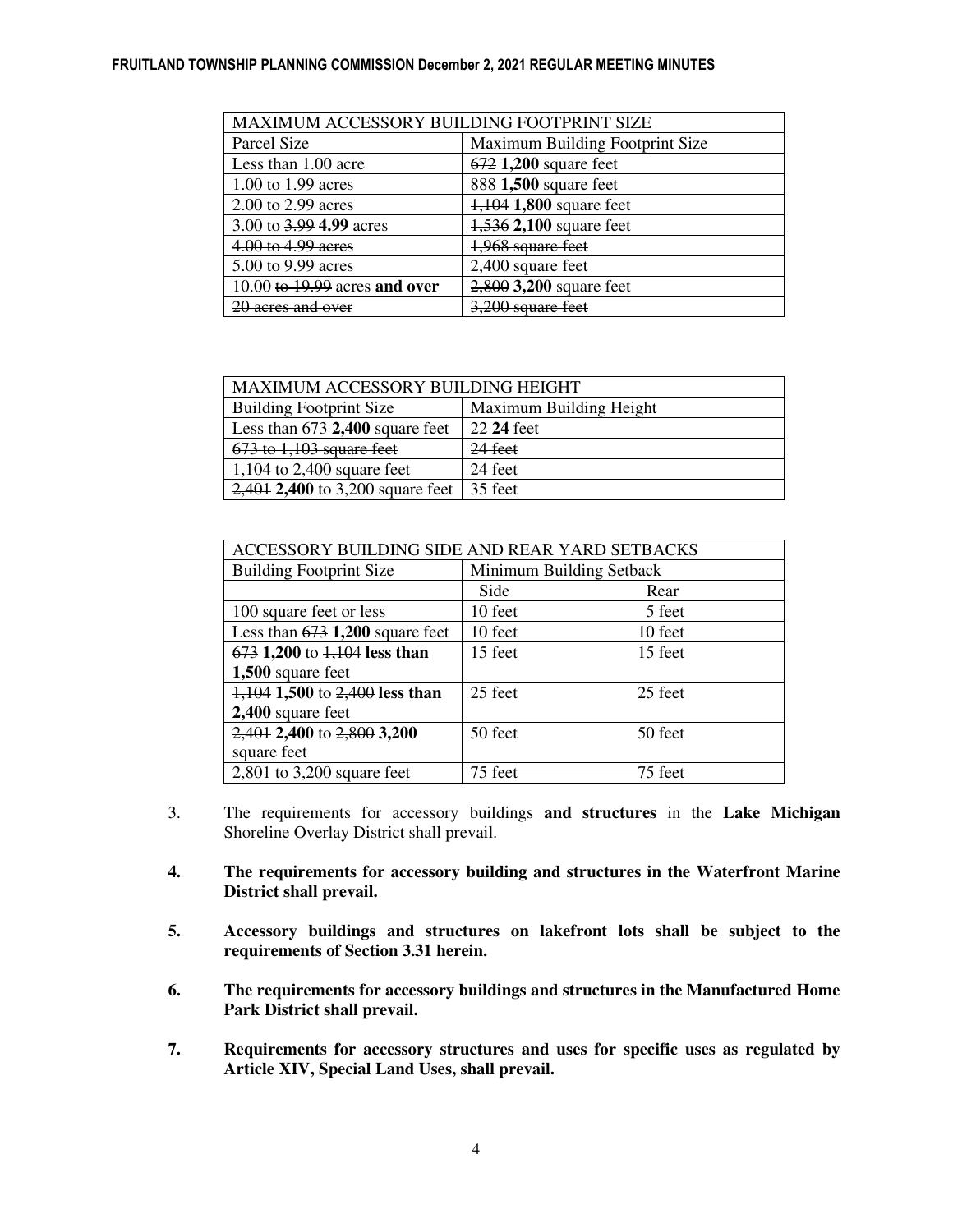- 4 **8**. Maximum floor areas and heights (as measured from the ground to the highest point of the roof) for buildings accessory to uses other than single and two-family dwellings:
	- a. Multiple-family developments: nine hundred (900) square feet **and 24 feet in height**.
	- b. Other uses in Nonresidential Districts and nonresidential uses in Residential Districts: not to exceed twenty-five percent (25%) of the ground floor area and the allowable height of the main building(s) for the district in which the use is located.
- H **I**. The architectural character of any accessory building shall be substantially compatible with that of the principal building **as determined by the zoning administrator**.

# **SECTION 2.02 DEFINITIONS – A**

### ACCESSORY BUILDING

A building or portion of a building subordinate to a main building on the same lot occupied by or devoted exclusively to an accessory use. An independent structure, either temporary or permanent, having a roof supported by columns, walls, or any other support used for the housing or storage of persons, animals or property, or carrying on business activities. When an accessory building is attached to a main building in a substantial manner, such as a common wall or roof, **enclosed breezeway, or a covered colonnade,** the accessory building shall be deemed to have been integrated into the main building and no longer considered an accessory building.

After discussion, consensus was to amend the proposed language submitted for review as highlighted in yellow.

> Motion by Commissioner Warner, second from Commissioner Josephson, *ADOPTED*, to put this in the pending public hearing folder.

**5 AYES 2 ABSENT** 

# **PLANNING/ZONING UPDATES**

None

#### **PUBLIC COMMENT**

None

# **ADJOURNMENT**

Motion by Commissioner Holman, second from Commissioner Josephson, *ADOPTED***,** to *ADJOURN,* the December 2, 2021 regular meeting at 6:45 p.m.

 **5 AYES 2 ABSENT**